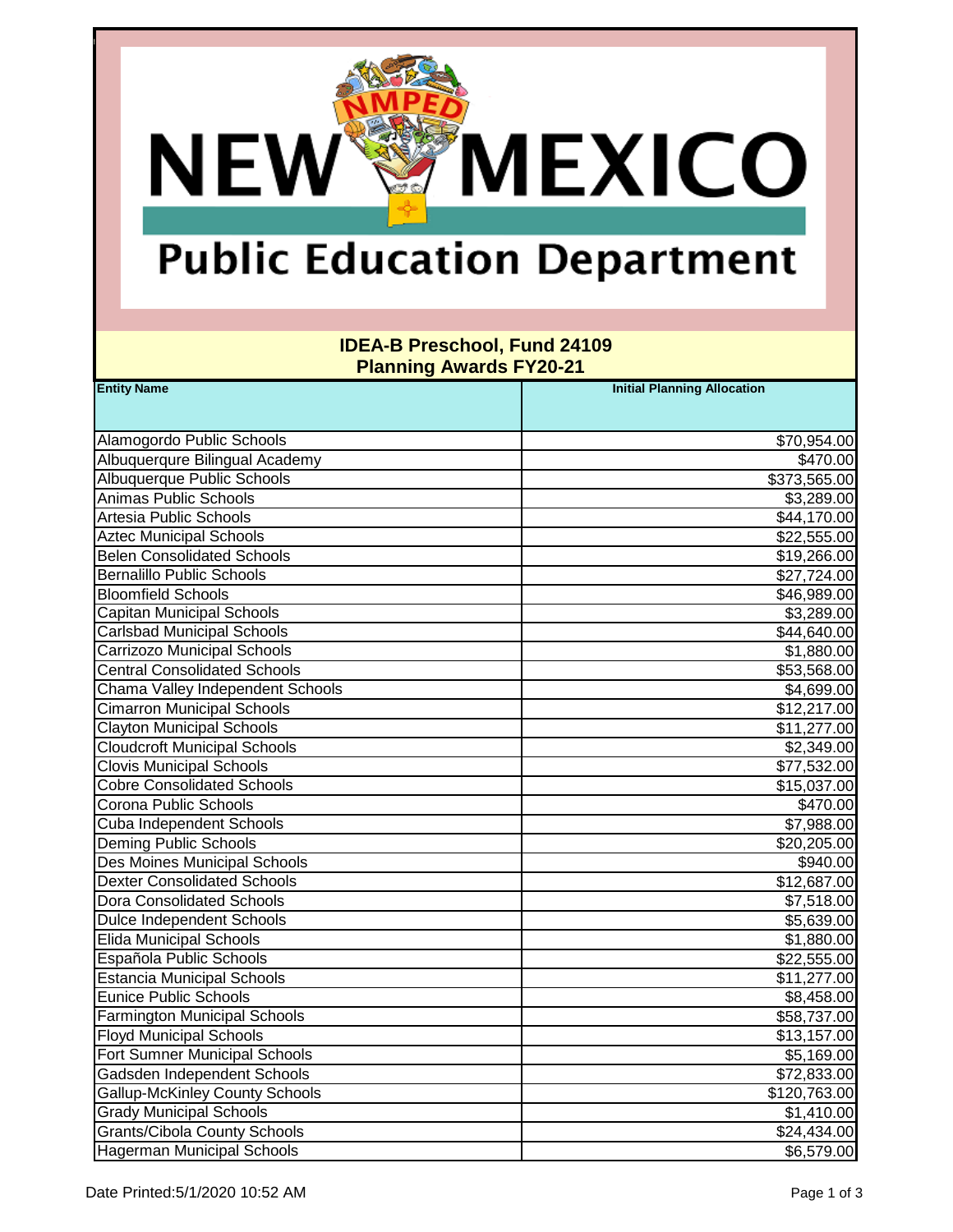## **Public Education Department**

**NEW** 

**MEXICO** 

#### **IDEA-B Preschool, Fund 24109 Planning Awards FY20-21**

| <b>Entity Name</b>                            | <b>Initial Planning Allocation</b> |  |
|-----------------------------------------------|------------------------------------|--|
|                                               |                                    |  |
| <b>Hatch Valley Public Schools</b>            | \$15,037.00                        |  |
| <b>Hobbs Municipal Schools</b>                | \$60,616.00                        |  |
| Hondo Valley Public Schools                   | \$1,880.00                         |  |
| <b>House Municipal Schools</b>                | \$4,229.00                         |  |
| <b>Jal Public Schools</b>                     | \$12,217.00                        |  |
| Jemez Mountain Public Schools                 | \$5,639.00                         |  |
| Jemez Valley Public Schools                   | \$5,639.00                         |  |
| Lake Arthur Municipal Schools                 | \$2,819.00                         |  |
| Las Cruces Public Schools                     | \$134,389.00                       |  |
| Las Vegas City Public Schools                 | \$7,988.00                         |  |
| <b>Logan Municipal Schools</b>                | \$5,169.00                         |  |
| <b>Lordsburg Municipal Schools</b>            | \$26,784.00                        |  |
| Los Alamos Public Schools                     | \$18,796.00                        |  |
| Los Lunas Public Schools                      | \$50,279.00                        |  |
| <b>Loving Municipal Schools</b>               | \$6,579.00                         |  |
| <b>Lovington Municipal Schools</b>            | \$32,893.00                        |  |
| Magdalena Municipal Schools                   | \$10,808.00                        |  |
| Maxwell Municipal Schools                     | \$2,349.00                         |  |
| <b>Melrose Municipal Schools</b>              | \$4,229.00                         |  |
| Mesa Vista Consolidated Schools               | \$4,229.00                         |  |
| Mora Independent Schools                      | \$6,109.00                         |  |
| Moriarty-Edgewood School District             | \$43,230.00                        |  |
| <b>Mosquero Municipal Schools</b>             | \$1,880.00                         |  |
| Mountainair Public Schools                    | \$7,518.00                         |  |
| NM School for the Blind and Visually Impaired | \$940.00                           |  |
| NM School for the Deaf                        | \$1,880.00                         |  |
| Pecos Independent School District             | \$7,048.00                         |  |
| Peñasco Independent Schools                   | \$4,699.00                         |  |
| Pojoaque Valley Public Schools                | \$2,819.00                         |  |
| <b>Portales Municipal Schools</b>             | \$25,844.00                        |  |
| Quemado Independent Schools                   | \$1,880.00                         |  |
| Questa Independent Schools                    | \$2,819.00                         |  |
| <b>Raton Public Schools</b>                   | \$26,314.00                        |  |
| Red River Valley Charter School               | \$470.00                           |  |
| Reserve Independent Schools                   | \$5,169.00                         |  |
| Rio Rancho Public Schools                     | \$52,158.00                        |  |
| Roswell Independent Schools                   | \$92,099.00                        |  |
| <b>Ruidoso Municipal Schools</b>              | \$26,784.00                        |  |